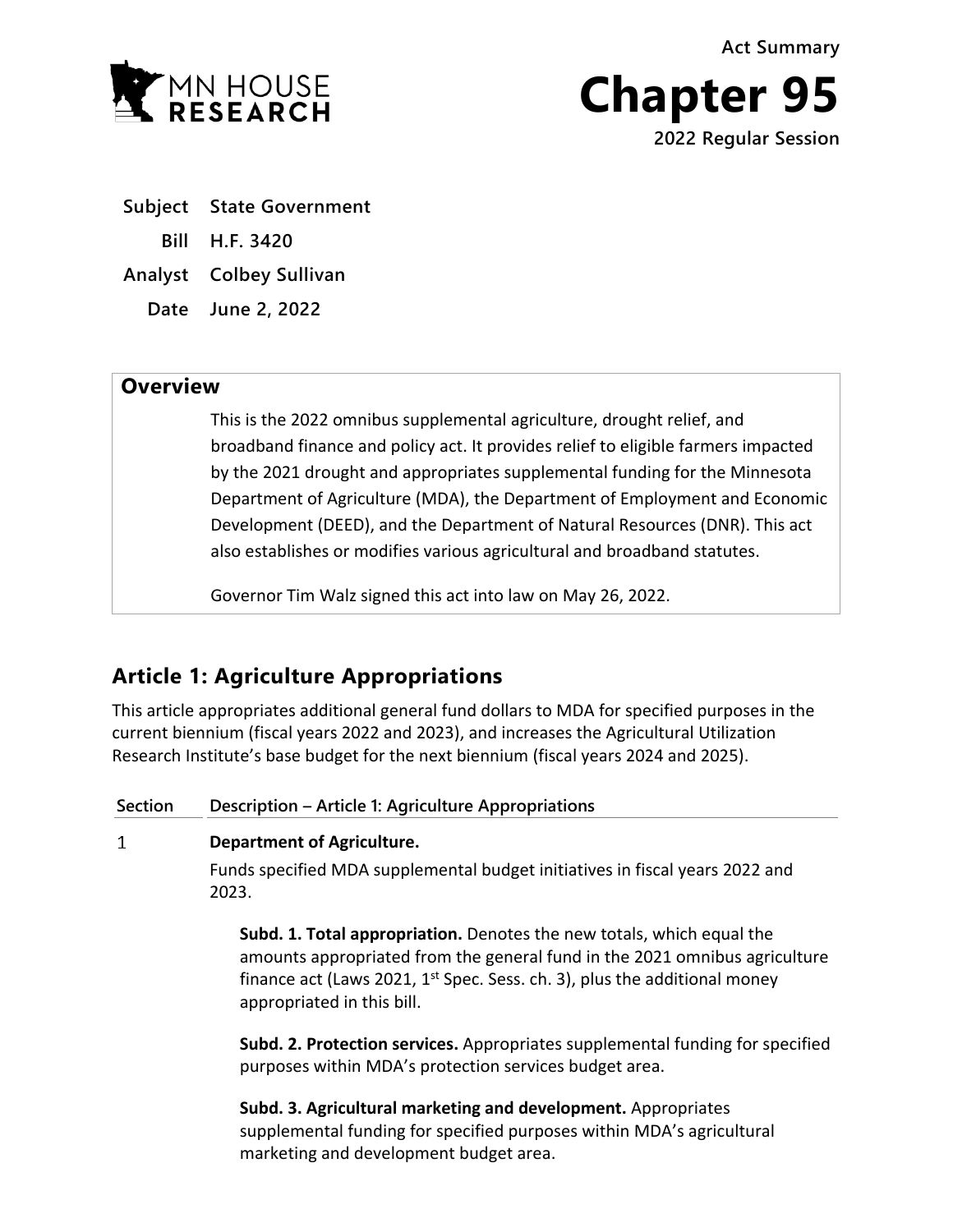# **Section Description – Article 1: Agriculture Appropriations**

**Subd. 4. Agriculture, bioenergy, and bioproduct advancement.** Appropriates supplemental funding for specified purposes within this MDA budget area.

**Subd. 5. Administration and financial assistance.** Appropriates supplemental funding for specified pass-through grants and other purposes within this MDA budget area.

**Effective date:** This section took effect on May 27, the day following final enactment of this act.

### $\overline{2}$ **Agricultural Utilization Research Institute.**

Adds money to the Institute's FY 2024-2025 funding base for specified purposes.

# **Article 2: Agriculture Policy**

This article establishes a farm down payment assistance program, modifies the Agricultural Best Management Practices Loan Program, and establishes or modifies other agricultural statutes.

# **Section Description – Article 2: Agriculture Policy**

### $\mathbf{1}$ **Establishment; appropriation.**

Authorizes MDA to use money in the dedicated Agricultural Emergency Account to prepare for agriculture emergencies via training and the purchase of equipment and supplies.

## $\overline{2}$ **Cooperative grants.**

Requires MDA to reestablish and implement a grant program to provide up to \$50,000 to eligible farmers for new cooperatives that process or market the farmers' agricultural products or services. Establishes eligibility criteria, including that the agricultural commodities processed and/or marketed by the cooperative are produced primarily by the cooperative's own farmer-members. Requires recipients to match a grant under this section with an equivalent amount of other funding or inkind contributions.

### 3 **Allocation rescission.**

Modifies the Agricultural Best Management Practices (AgBMP) Loan program by eliminating MDA's express authority to grant local units of government an additional year to use their funding allocation. Provides MDA general authority to rescind the portion of a local unit of government's allocation that is not committed to eligible projects.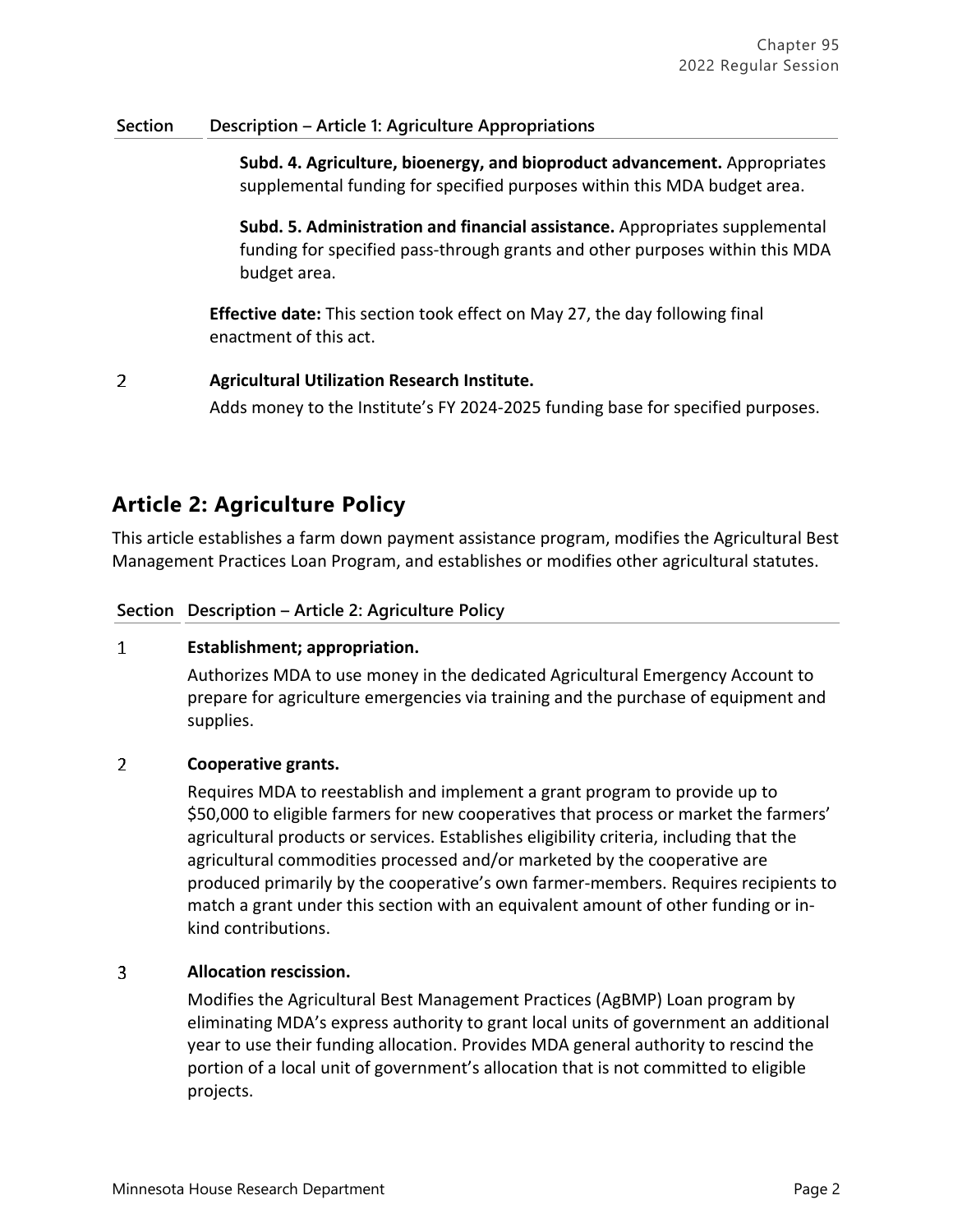### 4 **Authority and responsibilities of local government units.**

Modifies the AgBMP Loan program to eliminate a participating local unit of government's duty to identify which account is used to fund an approved project when the local unit of government has allocations from multiple AgBMP accounts.

### 5 **Authority and responsibilities of local lenders.**

Modifies the AgBMP Loan program by eliminating a participating lender's duty to notify the local unit of government of the loan amount after an AgBMP loan closes.

### 6 **Loans issued to borrower.**

Modifies the AgBMP Loan program by eliminating a max loan amount of \$200,000 per borrower.

### $\overline{7}$ **Eligible projects.**

Expands eligibility for drinking water projects under the AgBMP Loan program.

#### 8 **Establishment.**

Modifies the Livestock Investment Grant Program by eliminating the \$50,000 lifetime limit per person and requiring MDA to give preference to applicants who have not previously received a Livestock Investment Grant.

#### 9 **Eligibility.**

Eliminates language that imposes grant limits under the Livestock Investment Grant Program on married couples and livestock farming business entities.

### 10 **Farm down payment assistance grants.**

Establishes a program to provide grants of up to \$15,000 to Minnesotans who are purchasing a farm, will provide the majority of the day-to-day farm management and physical labor, earn no more than \$250,000 per year in gross farm sales, and have not—nor has their spouse—previously had a direct or indirect ownership interest in farmland. Requires eligible farmers to match this grant with at least an equivalent amount of other funding. Requires grant recipients to repay a prorated share of the grant if the recipient does not own and farm the land for at least five years. Requires MDA to report to the legislature annually regarding this new program.

### 11 **Pollinator research account.**

Modifies and extends the dedicated Pollinator Habitat and Research Account. Extends the account's expiration date by three years, to July 1, 2025. Removes "Habitat" from the account's name.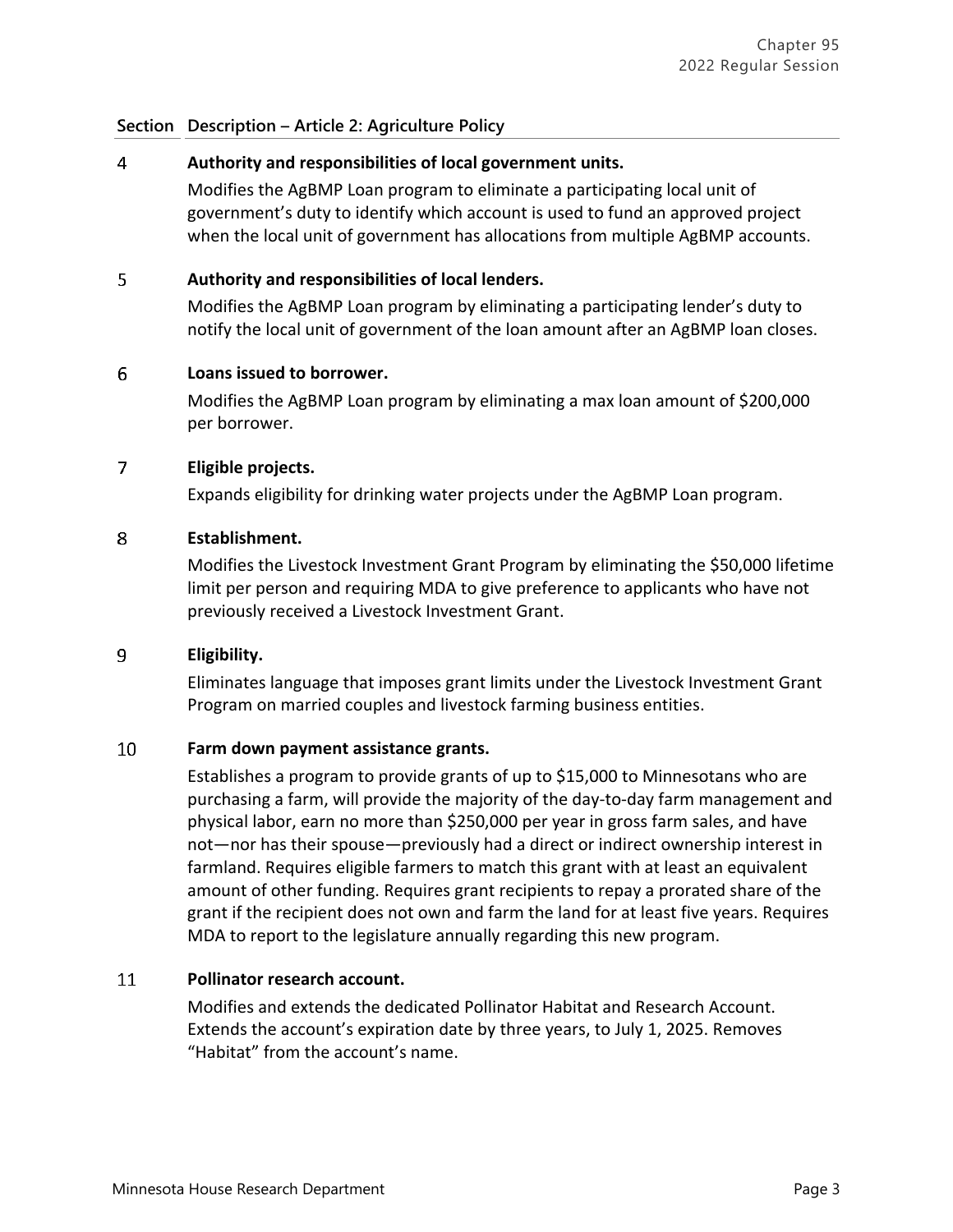### $12<sup>2</sup>$ **Determination of response and reimbursement fee.**

Modifies the Agricultural Chemical Response and Reimbursement Account program by increasing the minimum unencumbered account balance from \$1 million to \$2 million and the maximum account balance from \$5 million to \$6.5 million.

**Effective date:** This section takes effect on January 1, 2023.

### 13 **Partial reimbursement.**

Modifies the Agricultural Chemical Response and Reimbursement Account program by increasing the unencumbered account balance at which MDA must limit payments or reimbursements from \$2 million to \$3 million.

**Effective date:** This section takes effect on January 1, 2023.

### $14$ **Reimbursement payments.**

Modifies the Agricultural Chemical Response and Reimbursement Account program by increasing the maximum payment or reimbursement per incident from 80 percent of eligible corrective action costs greater than \$1,000 and less than or equal to \$350,000 to 80 percent of eligible corrective action costs greater than \$1,000 and less than or equal to \$550,000.

**Effective date:** This section takes effect on January 1, 2023.

### 15 **Membership.**

Add a new gubernatorial appointee who is knowledgeable in cybersecurity to the Food Safety and Defense Task Force, which advises MDA and the legislature on food safety and other food issues.

# 16 **Authority of state board.**

Authorizes the Board of Animal Health (BAH) to apply for, receive, and disburse federal dollars for animal disease response. Exempts BAH from the Legislative Advisory Commission's federal funds oversight process, but only for this specific purpose and subject to a requirement to report annually to the legislature regarding these federal dollars and BAH's use of them.

# 17 **Allowed commercial and industrial operations.**

Adds solar energy generation systems with an output capacity of up to one megawatt to the list of allowed commercial and industrial uses within an outstate agricultural preserve.

**Effective date:** This section took effect on May 27, the day following final enactment of this act.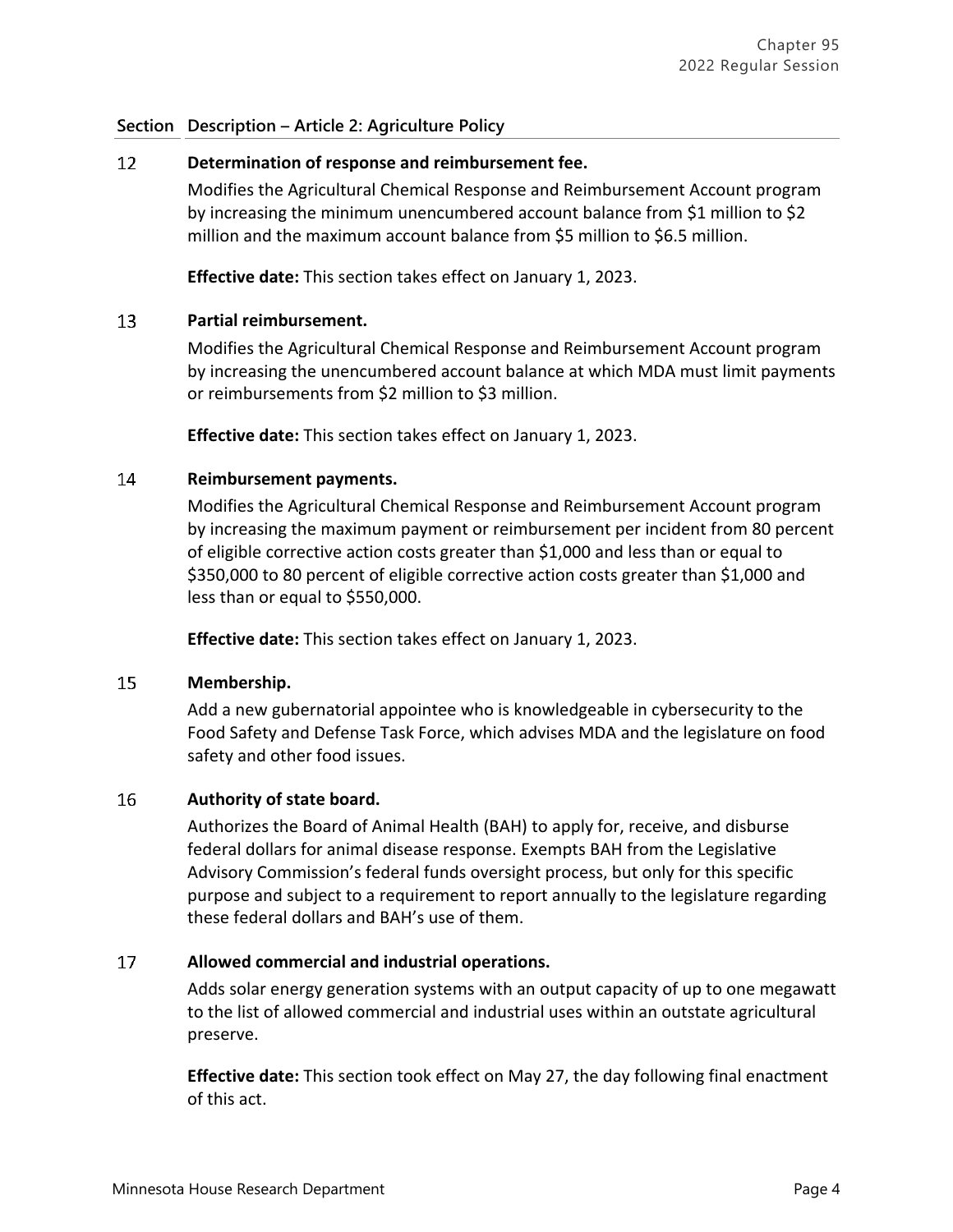## 18 **Eligibility for participants on or before April 1, 2023.**

Modifies Bioincentive Program eligibility criteria for advanced biofuel producers. Provides that an eligible facility generally must begin production by April 1, 2023. Under current law, this date is June 30, 2025.

### 19 **Eligibility for participants after April 1, 2023.**

Allows certain advanced biofuel producers to enter the program after April 1, 2023.

### 20 **Eligibility for participants on or before April 1, 2023.**

Modifies Bioincentive Program eligibility criteria for renewable chemical producers. Provides that an eligible facility generally must begin production by April 1, 2023. Under current law, this date is June 30, 2025.

### 21 **Eligibility for participants after April 1, 2023.**

Allows certain renewable chemical producers to enter the program after April 1, 2023.

### $22$ **Eligibility for participants on or before April 1, 2023.**

Modifies Bioincentive Program eligibility criteria for biomass thermal energy producers. Provides that an eligible facility generally must begin production by April 1, 2023. Under current law, this date is June 30, 2025.

# 23 **Eligibility for participants after April 1, 2023.**

Allows certain biomass thermal energy producers to enter the program after April 1, 2023.

### 24 **Eligibility.**

Modifies eligibility for the Oriented Strand Board (OSB) Production Incentive Program by extending certain deadlines by one year. Specifies that an eligible plant must begin construction activities by December 31, 2023 (2022 under current law), and by June 30, 2026 (2025 under current law), the eligible plant must produce at least one square foot of OSB on a 3/8-inch nominal basis. Converts existing OSB production requirements to a quarterly, rather than an annual, basis.

### 25 **Timely decisions.**

Requires the Rural Finance Authority, when feasible, to approve or reject a completed loan application within ten business days.

### 26 **Bond.**

Exempts additional licensed grain buyers from the requirement to file a bond with MDA. Under current law, grain buyers who purchase no more than \$100,000 of grain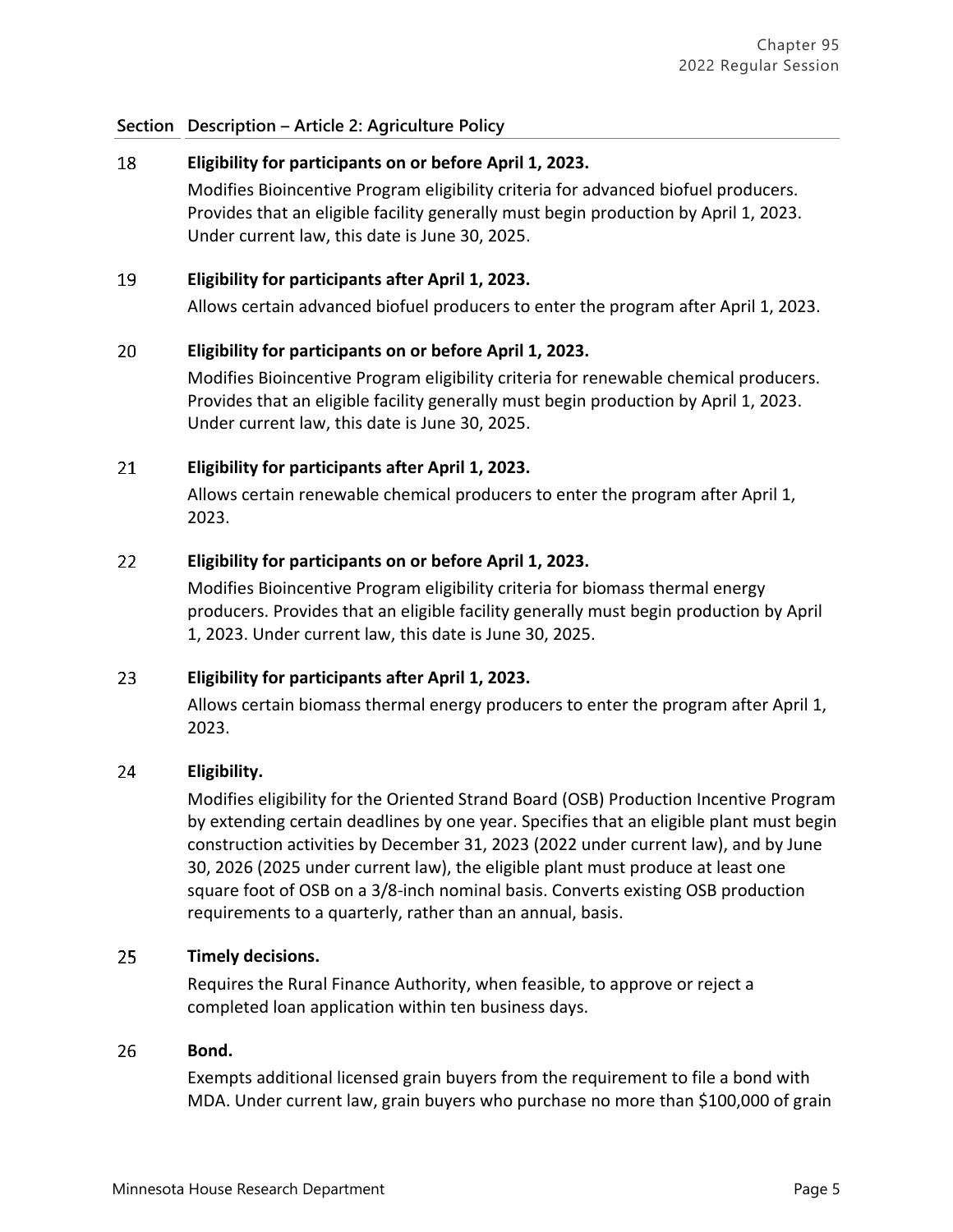annually and pay upon delivery with cash or cash equivalents are exempt from the bond requirement. This section increases the threshold to \$1 million.

#### 27 **Financial statements.**

Exempts additional licensed grain buyers from the requirement to submit financial statements to MDA. Under current law, grain buyers who purchase no more than \$100,000 of grain annually and pay upon delivery with cash or cash equivalents are exempt from this requirement. This section increases the threshold to \$1 million.

This section also increases the threshold for audited grain buyer financial statements so this requirement will now apply only to grain buyers with \$7.5 million or more in annual grain purchases.

**Effective date:** This section took effect on May 27, the day following final enactment of this act.

#### 28 **Exemptions.**

State law generally prohibits the ownership or possession of regulated animals such as lions, cheetahs, bears, and gorillas. This section adds a new exception to this prohibition for any zoo that is a federally licensed exhibitor of regulated animals that also houses animals owned by institutions accredited by the American Zoo and Aquarium Association and participates in the association's species survival plan.

**Effective date:** This section took effect on May 27, the day following final enactment of this act.

### 29 **Soil Health Financial Assistance Pilot Program.**

Establishes a Soil Health Finance Assistance Pilot Program to be administered by MDA. Requires MDA to develop a healthy soil management plan in consultation with named entities. Authorizes MDA to award grants to farmers and local governments for projects on agricultural land that increase the amount of organic carbon in the soil, integrate perennial vegetation, or satisfy other listed eligibility criteria. Unless extended by a future legislature, this section will expire on June 30, 2024.

### 30 **Report required; Grain Advisory Group.**

Authorizes MDA to convene a Grain Advisory Group and develop recommendations to improve the department's grain (buyer) licensing program, with a report to the legislature no later than February 15, 2023. Requires MDA to allow stakeholders to submit written testimony for inclusion in the department's report.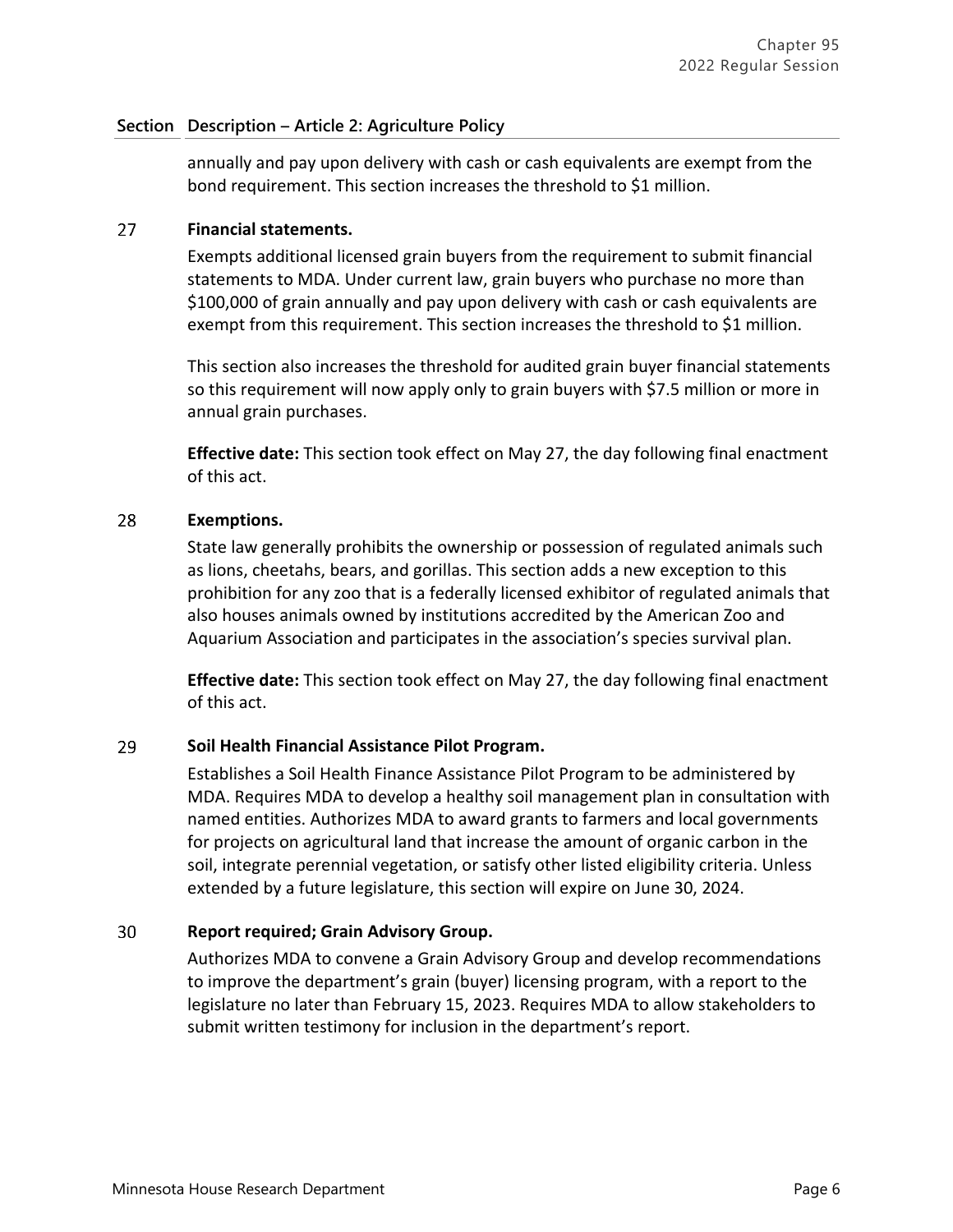# **Article 3: Disaster Relief**

Among other things, this article modifies eligibility criteria for the Rural Finance Authority's Disaster Recovery Loan Program, establishes a onetime drought-relief program to provide financial assistance to eligible farmers, and increases funding for drought-related Disaster Recovery Loans.

This article also appropriates money to the DNR for specified drought-related purposes, including replacing drought-killed seedlings, resolving well interference issues, and providing grants to Tribal, county, and private landowners to replace drought-killed seedlings on their lands.

# **Section Description - Article 3: Disaster Relief**

# $\mathbf{1}$ **Eligibility.**

Expands eligibility for the Rural Finance Authority's Disaster Recovery Loan Program. Lowers the borrower income requirement from those who earned at least 50 percent of average gross income from farming in the past three years, to those who earned at least 25 percent in the past year.

# $\overline{2}$ **Drought relief grants; appropriation.**

Appropriates \$8.1 million to MDA to reimburse eligible livestock farmers and specialty crop producers for up to \$7,500 of documented drought-related expenses incurred. Authorizes MDA to use up to 6.5 percent of the appropriation to administer this temporary drought relief program.

# $\overline{3}$ **Transfer; Rural Finance Authority.**

Transfers \$2.5 million to the Rural Finance Authority's revolving loan account. Requires the Rural Finance Authority to prioritize drought-relief loans through the amended Disaster Recovery Loan Program with this new funding.

# 4 **Appropriation; veterinary disease testing equipment.**

Appropriates \$1 million to MDA for grants to the University of Minnesota to purchase animal disease testing equipment for the Veterinary Diagnostic Laboratory and requires reporting.

# 5 **Transfer; agricultural emergency account.**

Transfers \$1.5 million to the Agricultural Emergency Account in the agricultural fund. By law, money in this account is appropriated to MDA to respond to agricultural emergencies. Provides that until December 31, 2022, MDA may (1) use money in this account to respond to the avian influenza outbreak, including testing supplies, and (2) transfer money in the account to BAH for its response to the avian influenza outbreak, including surveillance.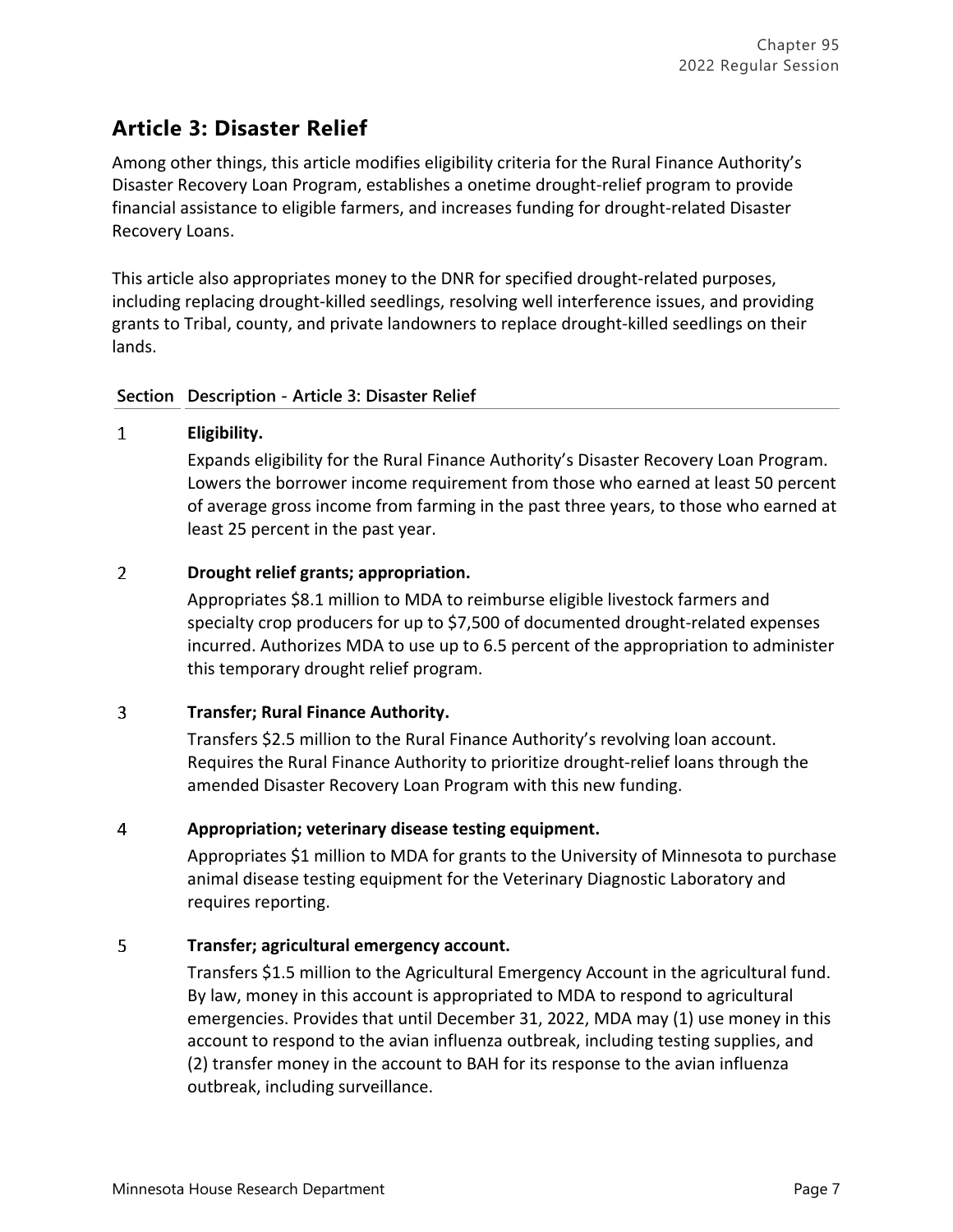# **Section Description - Article 3: Disaster Relief**

## 6 **Appropriations; drought relief.**

Appropriates \$5.3 million to the DNR for specified drought-related purposes, including replacing drought-killed seedlings, resolving well interference issues, and administering grants to Tribal, county, and private forestland owners to replace drought-killed seedlings on their land.

### $\overline{7}$ **Effective date.**

This article took effect on May 27, the day following final enactment of this act.

# **Article 4: Broadband Appropriations**

This article requires DEED to apply for and use federal aid to fund the existing Border-to-Border Broadband Development Grant Program as well as the new broadband initiatives created in this act, including a lower population density pilot program and a broadband line extension program. It also authorizes DEED to use federal aid for comprehensive statewide broadband mapping if DEED determines this mapping is an eligible use of the federal dollars.

# **Section Description – Article 4: Broadband Appropriations**

# $\mathbf{1}$ **Broadband development; application for federal funding; appropriation.**

Modifies a 2021 law that required DEED to apply to the United States Treasury requesting \$70 million of the state's capital projects fund allocation under the federal American Rescue Plan Act of 2021 and specify in the application that the state will use these dollars to fund the Border-to-Border Broadband Development Grant Program. Requires DEED to award any federal money received under this section by December 31, 2026, and limits DEED's eligible use of this money to border-to-border broadband development grants.

**Effective date:** This section took effect on May 27, the day following final enactment of this act.

# $\overline{2}$ **Lower population density pilot program.**

Requires DEED to establish and implement a pilot program to provide broadband service to unserved and underserved areas of the state where a grant equal to 50 percent of the project cost is not sufficient to make a business case for the extension of broadband facilities. Authorizes DEED to fund up to \$10 million or 75 percent of the total project cost under this new pilot program. Authorizes DEED to use up to \$30 million of the appropriations in sections 3 and 4 for purposes of this pilot program.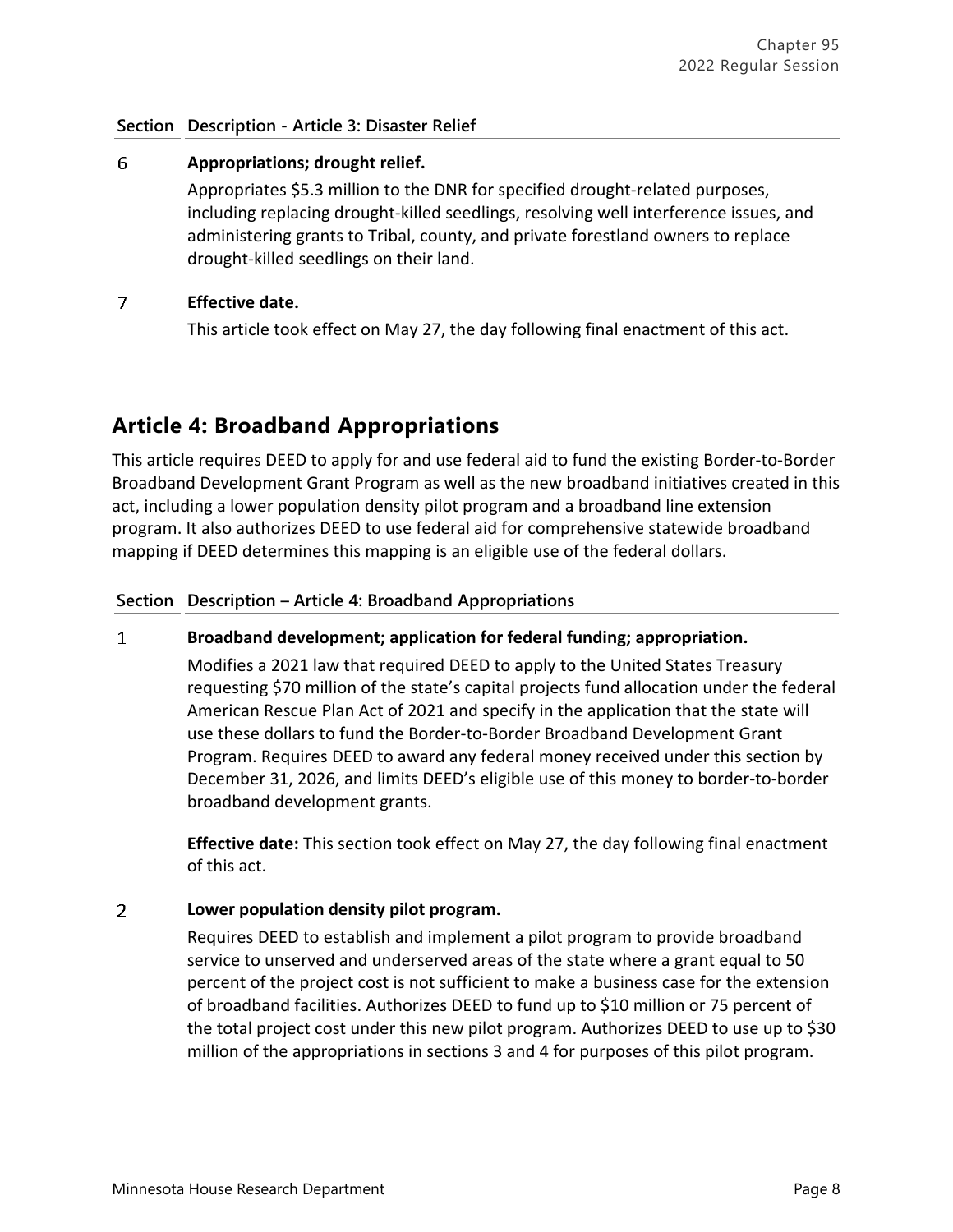# **Section Description – Article 4: Broadband Appropriations**

**Effective date:** This section took effect on May 27, the day following final enactment of this act.

### $\overline{3}$ **Broadband development; application for federal funding; appropriation.**

Similar to section 1, this section requires DEED to apply to the United States Treasury and request an additional award of \$60,703,000 from the state's American Rescue Plan Act capital projects fund allocation for the Border-to-Border Broadband Development Grant Program, the lower population density pilot program (section 2), the broadband line extension program (section 5), and broadband mapping (section 6). Authorizes DEED to temporarily modify program standards as necessary to comply with federal standards.

**Effective date:** This section took effect on May 27, the day following final enactment of this act.

### 4 **Broadband development; appropriation.**

Provides that if the state receives broadband development aid under the federal Infrastructure Investment and Jobs Act, this federal aid will be appropriated to DEED for the Border-to-Border Broadband Development Grant Program, the lower population density pilot program (section 2), and broadband mapping (section 6). Authorizes DEED to temporarily modify program standards as necessary to comply with federal standards.

**Effective date:** This section took effect on May 27, the day following final enactment of this act.

# 5 **Broadband line extension program; appropriation.**

Authorizes DEED to use up to \$15 million of any American Rescue Plan broadband funding received under section 3 for the broadband line extension program established in article 5.

**Effective date:** This section took effect on May 27, the day following final enactment of this act.

# 6 **Broadband; mapping.**

Authorizes DEED to use up to \$15 million of any American Rescue Plan and Infrastructure Investment and Jobs Act federal funding received under sections 3 and 4 for comprehensive statewide (broadband) mapping if DEED determines that such mapping is an eligible use of the federal dollars.

**Effective date:** This section took effect on May 27, the day following final enactment of this act.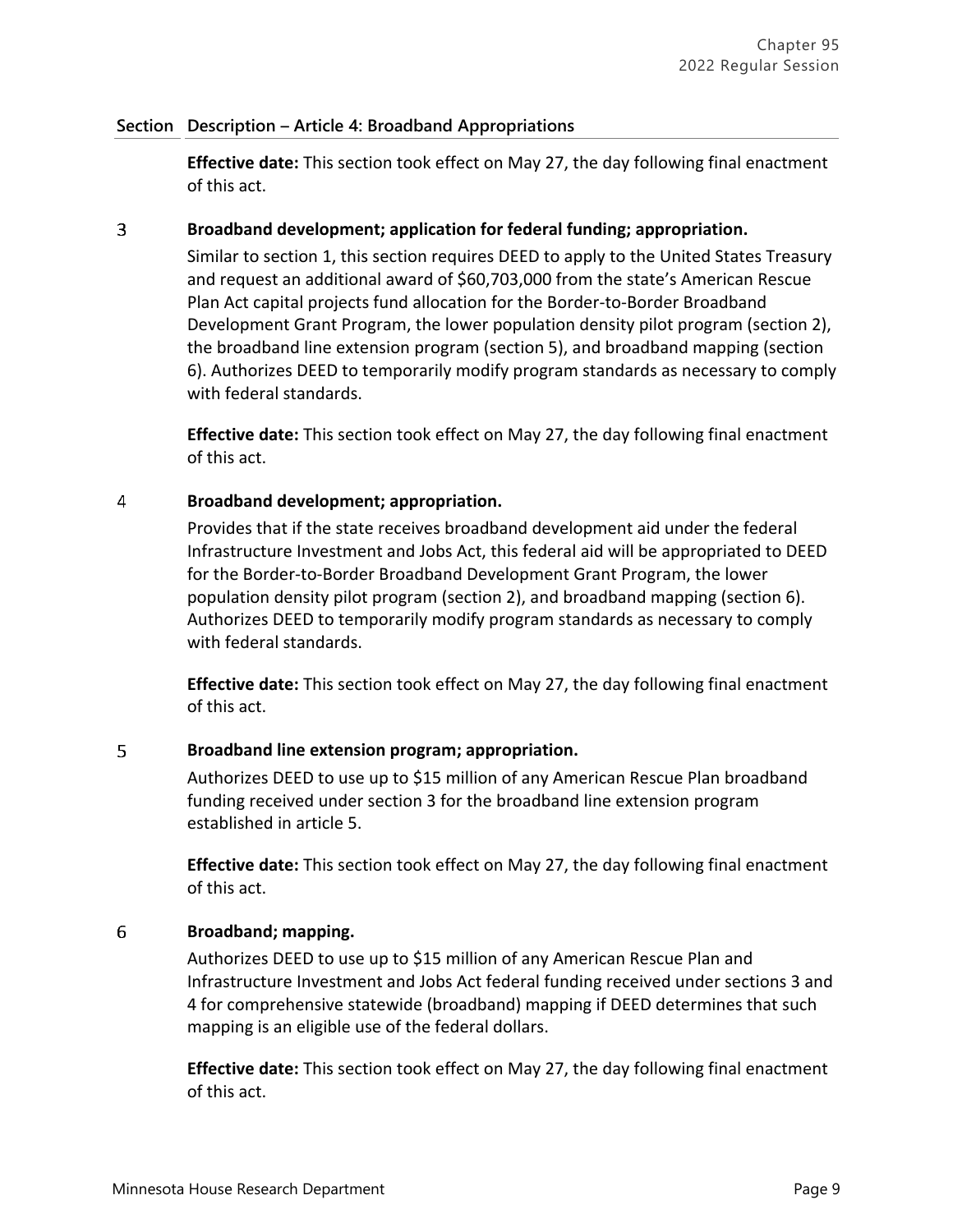# **Section Description – Article 4: Broadband Appropriations**

## $\overline{7}$ **Transfer.**

Transfers \$25 million from the general fund to the border-to-border broadband fund account in fiscal year 2023 and establishes an equivalent base transfer for fiscal year 2024 only.

# **Article 5: Broadband Policy**

This article establishes a new broadband line extension program and authorizes the use of certain real property easements to install broadband infrastructure and provide broadband service.

# **Section Description** – **Article 5: Broadband Policy**

#### $\mathbf{1}$ **Broadband line extension program.**

Establishes a DEED program to award grants to eligible applicants who extend broadband infrastructure into unserved areas of the state.

**Effective date:** This section took effect on May 27, the day following final enactment of this act.

#### $\overline{2}$ **Expenditures.**

Authorizes DEED to use money in the border-to-border broadband fund account to award grants under the new line extension program established in section 1.

**Effective date:** This section took effect on May 27, the day following final enactment of this act.

#### $\overline{3}$ **Broadband easements.**

Authorizes entities that enter into agreements with certain broadband service providers to use the provider, affiliate, or entity's existing or subsequently acquired easements to install broadband infrastructure and provide broadband service, subject to certain requirements, local government approval, and potential legal liabilities.

**Effective date:** This section took effect on May 27, the day following final enactment of this act.